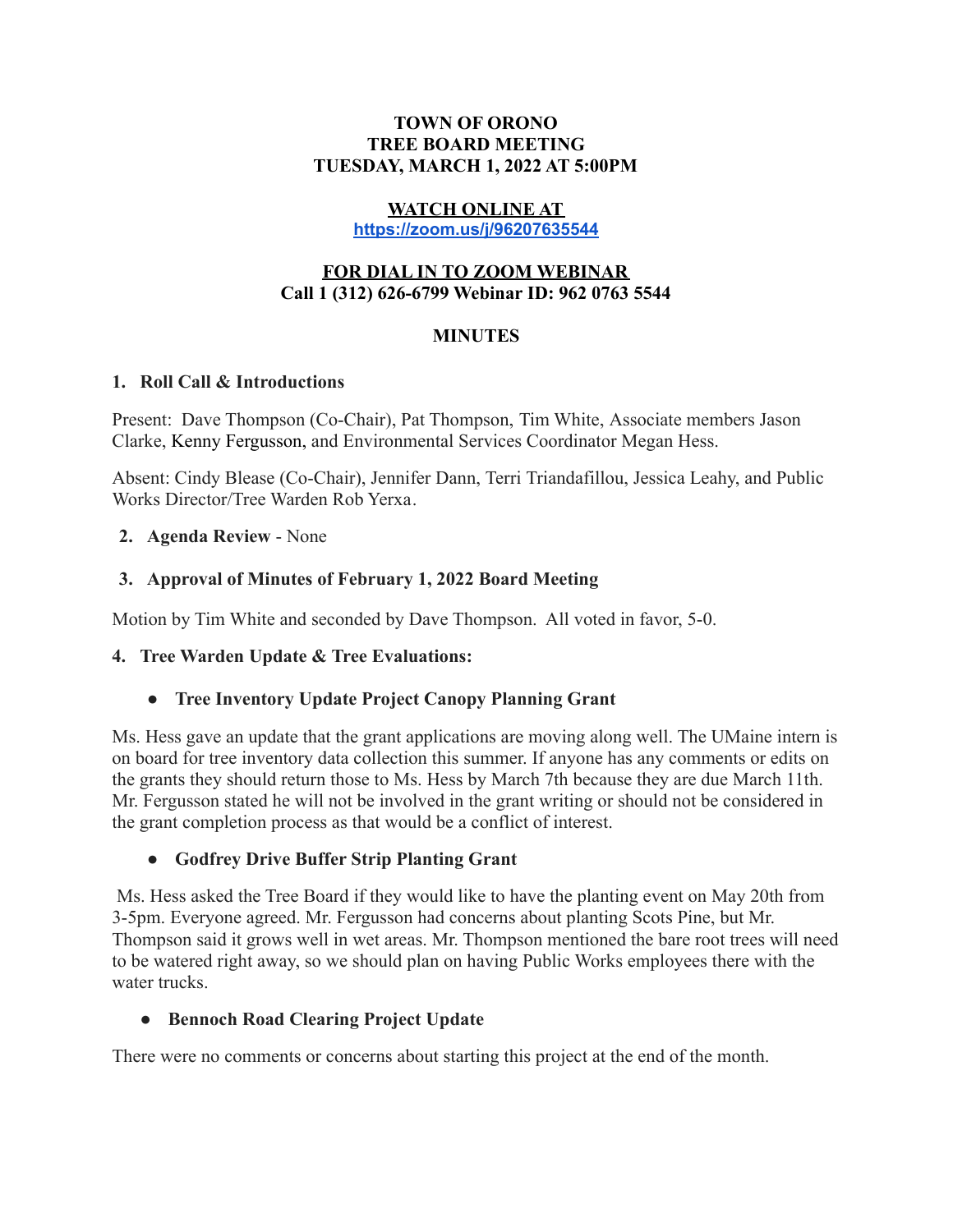### **5. Browntail Moth Month (BTM) Activities - Feb 2022**

## **● Mitigation, Education, and Outreach - Trimming Event 2/16**

Ms. Hess gave a brief overview of the updates to the BTM website highlighting the new data that has been collected from people learning about the BTM monitoring website from the Bangor Daily News article and Orono Observer article. She also showed a few pictures of the browntail moth trimming event on February 16th at Asa Adams School. Mr. Fergusson said there are some towns that are doing more on BTM than others during February's BTM Awareness month.

### **6. Maine Arbor Week Planning - 5/16 - 5/21**

- **● Arbor Day Celebration at Asa Adams School -** Still in motion to do.
- **● Other Events?**

Mr. Clarke said it may be good to reach out to the Bangor Daily News to cover a story on an Arbor Day event like the one at Asa Adams. Mr. White stated it would be good to provide some educational flyers or outreach to the public during Arbor Week to the residents of Orono about the upcoming tree inventory update and the planting event on May 20th. Mr. Thompson mentioned that we should ask the Orono Land Trust and UMaine to borrow some planting bars. Right now, Mr. Thompson has one but we should get at least 3 more to use for the Godfrey Drive planting event.

### **● Start thinking about this, more discussion at our April meeting**

Considerations for Arbor Week; 1) Planting with the community at Godfrey Drive, 2) Asa Adams 5th grade event, 3) Education and outreach flyers to Orono residents, 4) ask Bangor Daily news to cover an Arbor Day event.

# **7. Monthly Tree Board Activity Update**

**● Chairperson Update** - None

# **8. Adjournment - Next Meeting Tuesday, April 5th**

At 6:00pm, Tim White motioned and Jason Clarke seconded to adjourn. All voted in favor, 5-0.

Recording was made.

Respectfully submitted,

Nancy Ward Executive Assistant

**ADA Notice - Request for Reasonable Accommodation.** Any person who requires auxiliary aids or services to fully participate in the activities of the Orono Town Council should contact the Town Manager's Office (866-2556 ext. 100 or via email at swilson@orono.org).

### *The Town of Orono is an Equal Opportunity Employer and Service Provider*